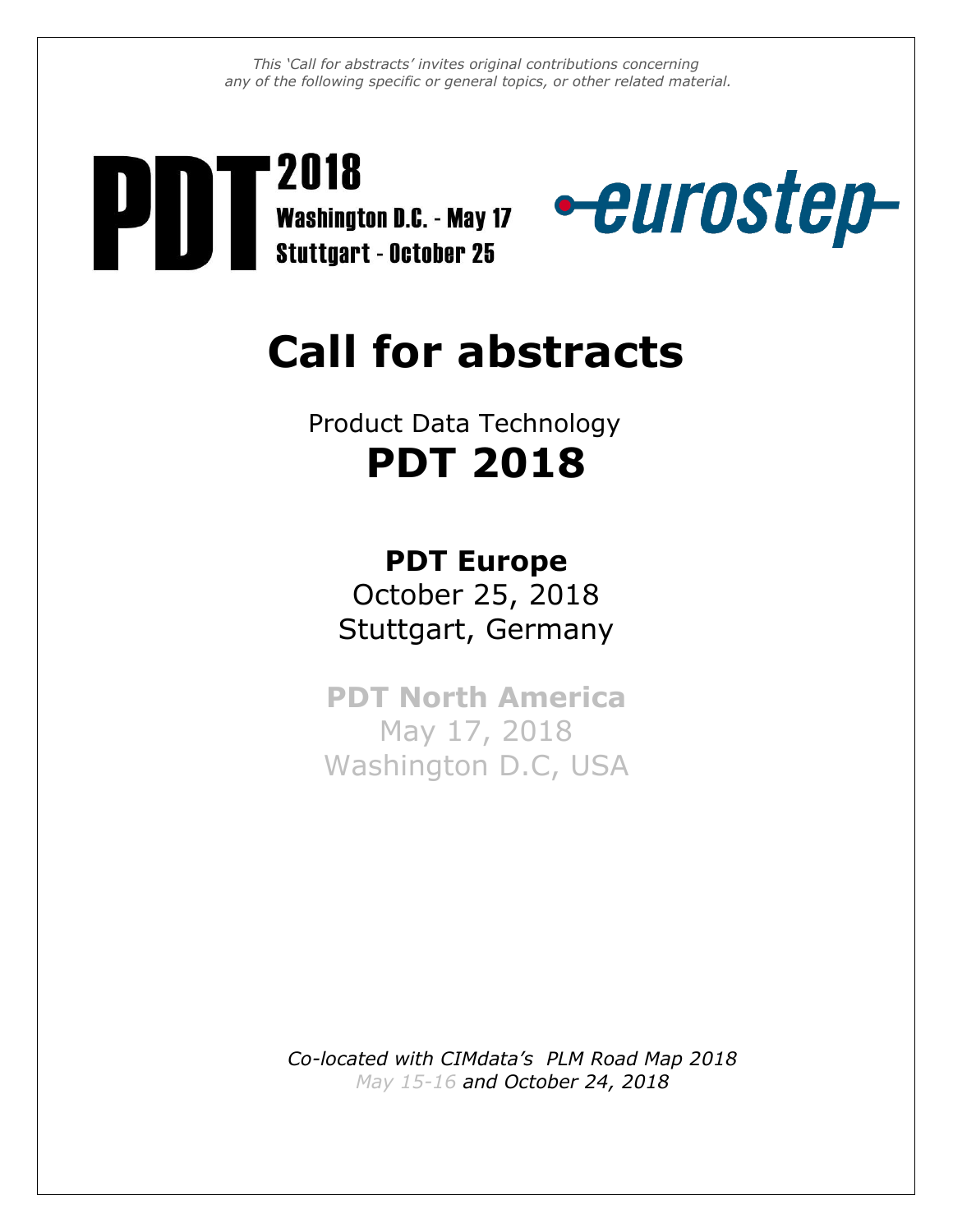### **Theme PDT Europe 2018:**

#### **Collaboration in the Engineering Supply Chain – the Extended Digital Thread**

Business is increasingly performed in networks. These can involve the supply chain, partners, joint ventures and customers. There are many reasons for networked business, such as global access to markets, access to skills, time to market and time to volume production. Sometimes the driver is access to data and information.

Many companies have transformed into system integrators with a majority of the end product created externally. The high level of complexity, number of partners and business speed are challenging the classic model of data exchange in a supply chain and sharing becomes more relevant. Sharing also resonates with the way we communicate in social media.

The new levels of intellectual property captured in Digital Twins and Digital Threads are accompanied by risks. Regulations in Trade Compliance, Export Control and ITAR add complexity. This is relevant in Defense but applies equally between enterprises that value their intellectual property - data is the new oil but it is much easier to copy!

It is vital to drive the Extended Digital Thread towards optimal performance, manageable cost, controlled risk and support for agile business. One needs to assess how internal use can extend to networks, how to enable and at the same time control data exchange and sharing with design partners, manufacturing partners and support partners. In the future we will have vast amounts of valuable intellectual property in digital form connected to Internet. How can we make best use of the cloud, IoT, additive printing, Industrial Internet, systems engineering, block-chain, edge computing etc. and what standards should be in focus?

*PDT North America and PDT Europe 2018 will look into strategies, tactics and implementations moving towards the Networked Model Based Enterprise, the Extended Digital Thread and the anticipated and realized risks as well as business benefits.*

#### **Conference topics and proposed contributions to PDT Europe 2018**

This "Call for abstracts" invites original contributions that in any way builds on what is described above. Presentation may target any of the following areas or a combination thereof:

- Business & ROI
- Technology & Standards
- Processes & Methodologies